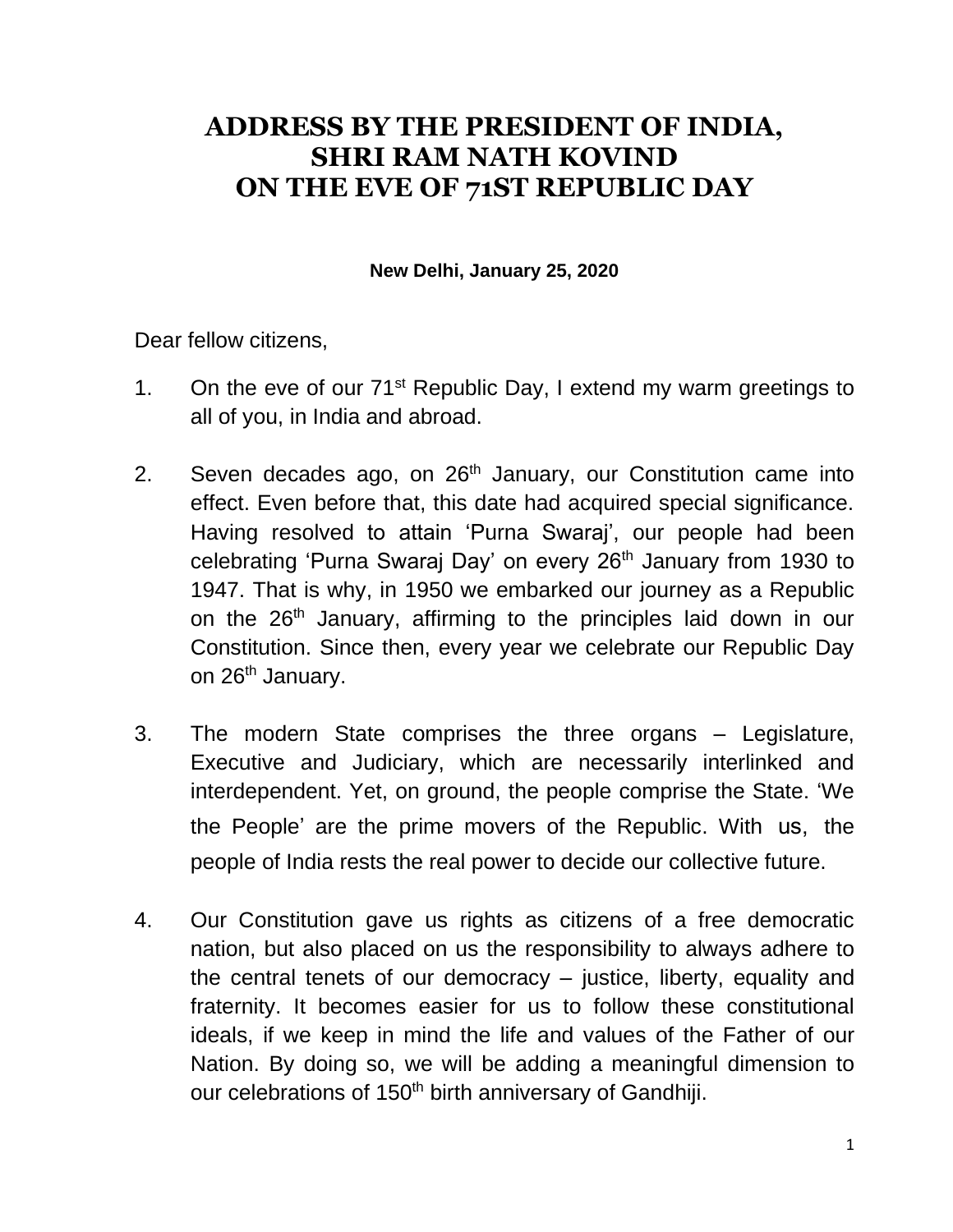Dear fellow citizens,

5. The Government has launched a number of welfare campaigns, and what is especially noteworthy about them is the fact that citizens have voluntarily turned them into popular movements. The 'Swachchh Bharat Abhiyan' has achieved astounding success in such a short time. The same spirit can be seen in other endeavours. Be it giving up cooking fuel subsidy or pushing digital payments, the common man has made the government programmes his own, making them truly effective. The success of the 'Pradhan Mantri Ujjwala Yojana' is a matter of pride, as the target of 8 crore beneficiaries has been achieved. With this, those in need have access to clean fuel. The 'Pradhan Mantri Sahaj Bijli Har Ghar Yojana', that is, 'Saubhagya' too has brightened people's lives. Under 'Pradhanmantri Kisan Samman Nidhi', more than 14 crore farmer families have become entitled to receive minimum annual income of Rupees six thousand. This has enabled the farmers who feed us to live a life of dignity.

To effectively meet the challenge of the increasing water crisis, the Ministry of Jalshakti has been created. Water conservation and water management are being given top priority. I am confident that, like 'Swachchh Bharat Abhiyan', 'Jal Jeevan Mission' too will take the form of a popular movement.

6. Along with the welfare of those most in need, every policy initiative of the Government is guided by the 'nation-first' principle. The roll-out of the GST has realised our vision of 'One country, One tax, One market'. It is being complemented by the e-NAM scheme, which is strengthening the process of creating 'one market for one nation' and will benefit farmers. There is a consistent effort by the government to ensure overall development of each and every part of the country – be it Jammu-Kashmir and Ladakh, the states in the North-East or our Islands in the Indian Ocean.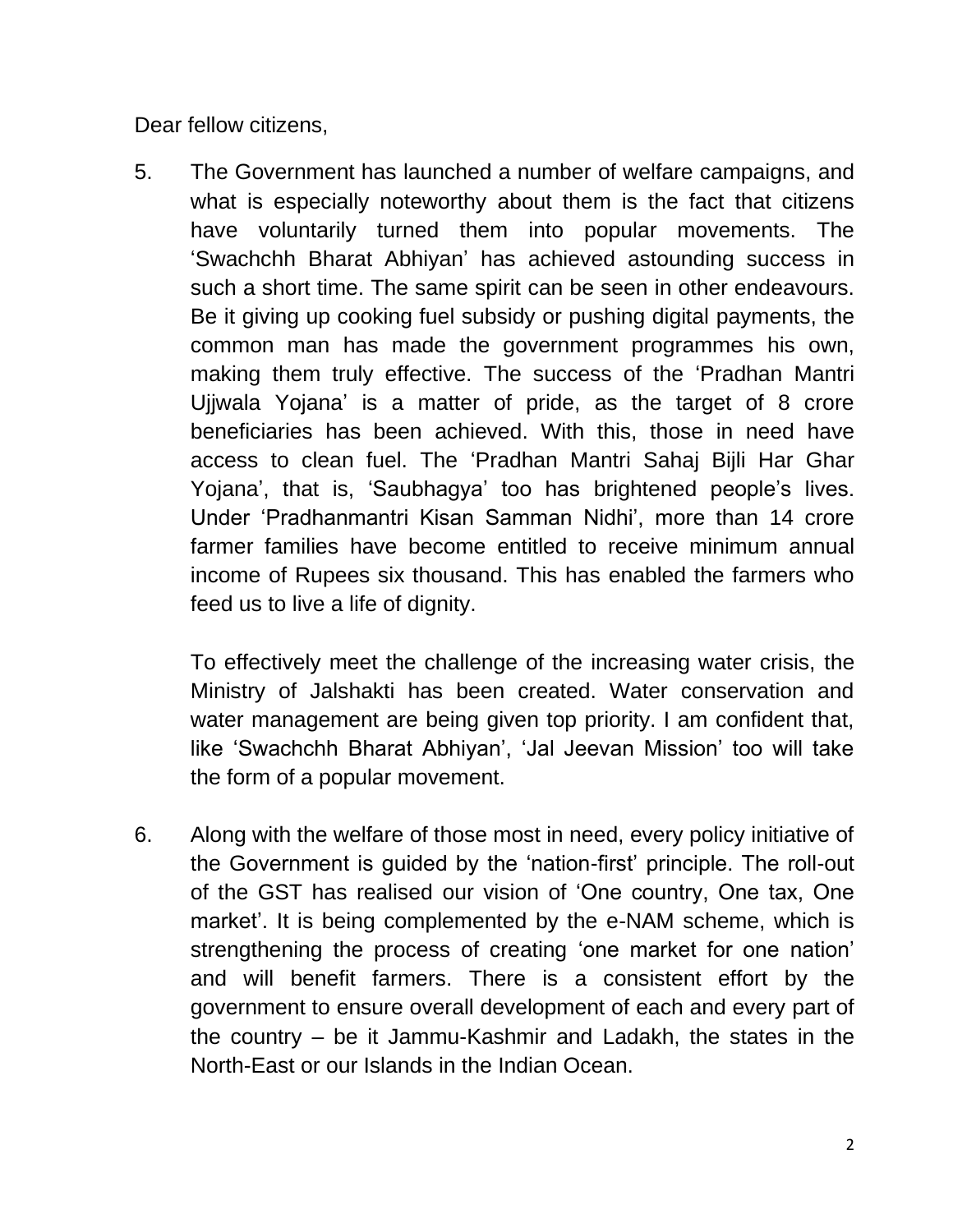- 7. Strong internal security is essential for the development of the country. Therefore, the government has taken several concrete steps to strengthen the internal security system.
- 8. Access to health and education are often considered the foundation of good governance. In both these sectors, we have come a long way in the seven decades. The Government has rightly focused its attention on the health sector, with its ambitious initiatives. Starting with the Pradhan Mantri Jan Arogya Yojana, and expanding to the Ayushman Bharat, which is the world's largest publicly funded universal healthcare programme, the Government has shown its care and concern for the well-being of the poor. Quality of healthcare has improved, so has its reach. The Jan Aushadhi Yojana has brought down the healthcare budget of common people in the country by providing quality generic medicines at affordable prices.

Dear fellow citizens,

- 9. The foundations of a sound education system were built in ancient times, with the setting up of great universities like Nalanda and Takshashila. In India, knowledge has always been considered more valuable than power, fame or riches. In our tradition, educational institutions are respected as temples of learning. When our land was pushed into backwardness after the long colonial rule, it was education that emerged as a path to empowerment. Even though the development of our educational institutions commenced soon after Independence, in an environment of scarcity of resources, our achievements in the field of education have followed a remarkable trajectory. Our endeavour is to ensure that no child or youth is denied education. At the same time, we need to strive to reach global education standards by continuous reform of our educational systems.
- 10. India is proud of the achievements of ISRO. They are making further progress in Mission Gaganyaan, and the nation excitedly looks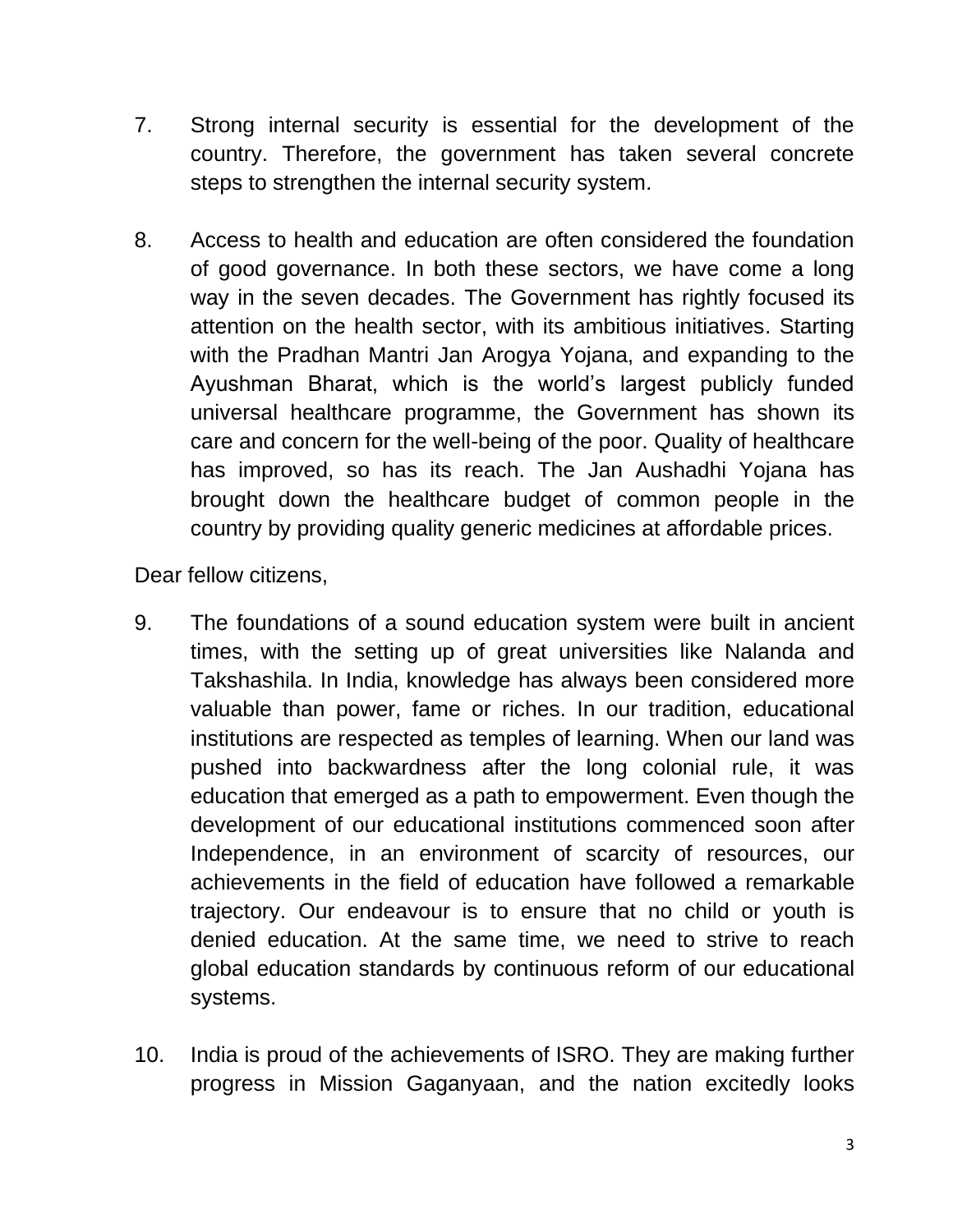forward to the Indian Human Spaceflight Programme gaining further momentum this year.

- 11. This is also the year of Tokyo Olympics. While India has traditionally done well in a number of sports, the new generation of players and athletes has brought laurels for the nation in more and more varieties of sports in recent years. At Olympics 2020, the Indian contingent will be backed by cheers and good wishes of millions of Indians.
- 12. Another source of pride for our country has been our diaspora. During my visits abroad, I have observed that Indians have not only brought prosperity to their adopted lands, they have also enhanced India's image before the world community. Many of them have made great contributions in a wide variety of endeavours.

Dear fellow citizens,

- 13. I have nothing but unreserved praise for our armed forces, paramilitary and internal security forces. Their sacrifices to preserve the integrity and unity of our country present a saga of unparalleled courage and discipline. Our farmers, doctors and nurses, teachers who impart learning and values, scientists and engineers, alert and active youth, industrious members of our workforce, entrepreneurs contributing to our economic wealth, artists who enrich our culture, service sector professionals who have earned global appreciation, our fellow countrymen contributing in many other spheres of activity and specially our resilient daughters who have scaled new heights of achievements against odds - they all bring pride to our nation.
- 14. Earlier this month, I had the opportunity to interact with some achievers who have done commendable work in various fields. Working silently, they have made immense contributions to various fields including science and innovation, sports, empowerment of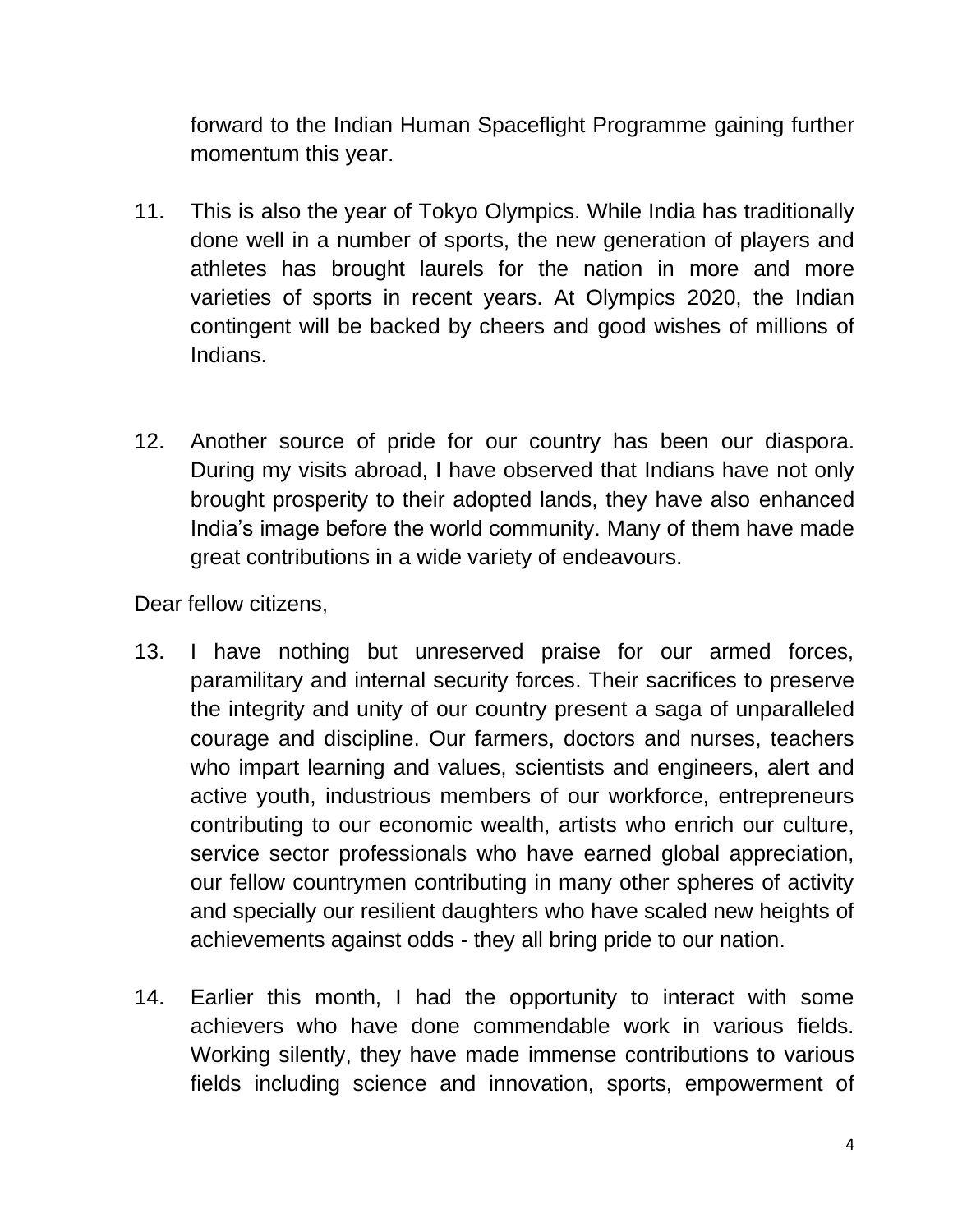Divyang persons, farming and afforestation, women and child empowerment, education, healthcare, revival of old art forms and providing food and nutrition to the needy. For example, Sushri Aarifa Jan has revived the Numdha handicrafts in Jammu & Kashmir; Sushri Ratnawali Kottapalli has been serving patients suffering from thalassemia in Telangana; Shrimati Devaki Amma has developed forest wealth through her individual efforts in Kerala; Shri Jamkhojang Misao has improved the lives of many people through his community development efforts in Manipur and Shri Babar Ali has been providing education to underprivileged children in West Bengal since his childhood. There are numerous such examples, I have mentioned only a few of them. They exemplify that ordinary people can make extraordinary contributions. There are a large number of voluntary organisations too who have been contributing to the project of nation-building, and complementing the initiatives of government.

Fellow Citizens,

- 15. We are now in the third decade of the twenty-first century. This will be the decade of the rise of New India and a new generation of Indians. More and more of those born in this century are participating in the national discourse. With the passage of time, we are gradually losing living links with our great freedom struggle, but there is no reason to worry about the continuity of the beliefs that guided it. With advances in technology, the young minds of today are better informed and more confident. The next generation remains strongly committed to the core values of our nation. For our youth, the nation always comes first. With them, we are witnessing the emergence of a New India.
- 16. Mahatma Gandhi's ideals remain relevant in our nation-building efforts. It should be part of our daily routine to introspect on Gandhiji's message of truth and nonviolence, which has become all the more necessary in our times.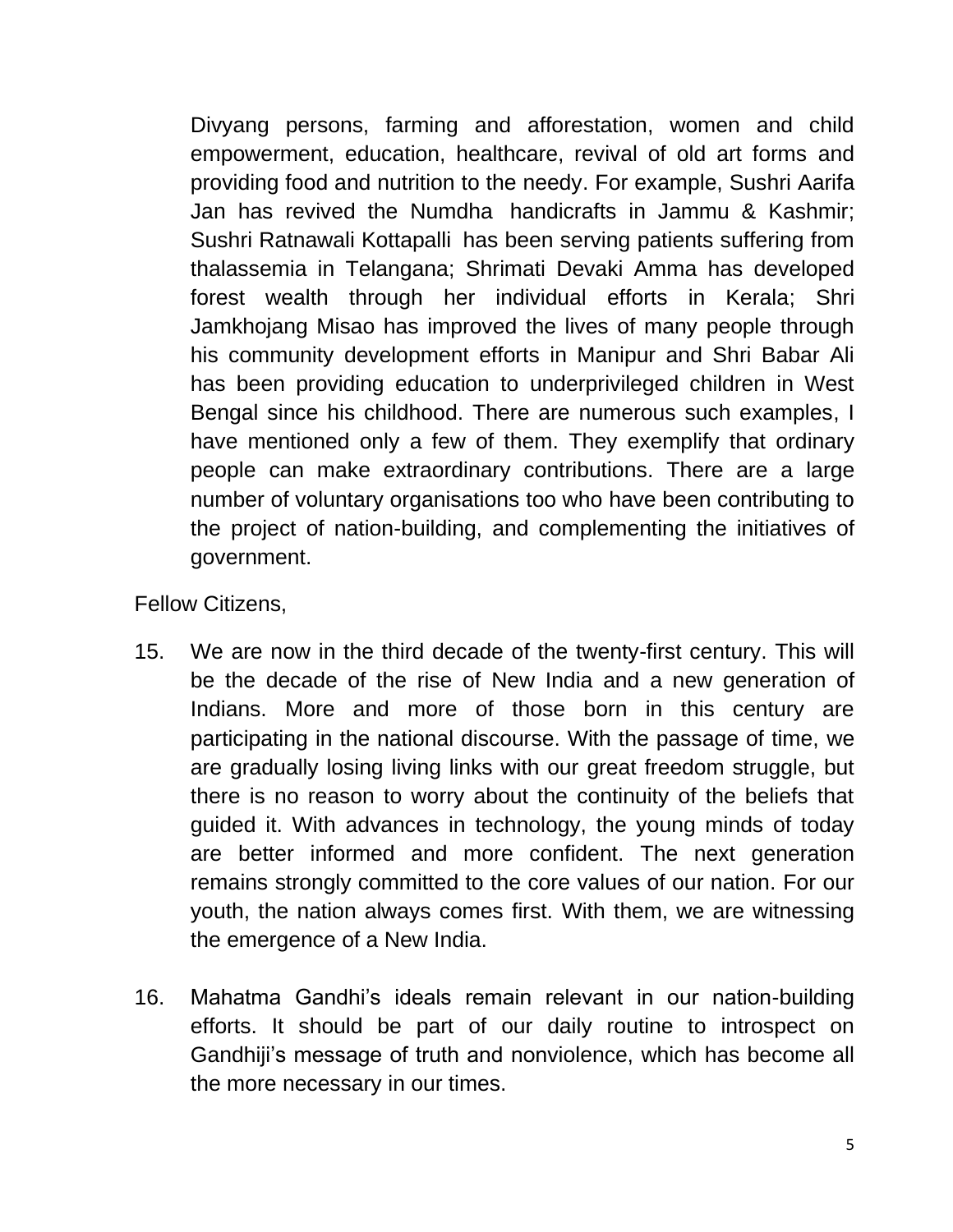When fighting for a cause, people, particularly the youth, should not forget the gift of Ahimsa Gandhiji gave to humanity. Gandhiji's talisman for deciding whether an act is right or wrong also applies to the functioning of our democracy. Government and opposition both have important roles to play. While giving expression to their political ideas, both must move forward in tandem to ensure that development of the country and welfare of its people are promoted consistently.

Dear fellow citizens,

17. As our Republic Day is a celebration of our Constitution, let me conclude with the words of its chief architect, Babasaheb Ambedkar:

## [I QUOTE]

"If we wish to maintain democracy not merely in form, but also in fact, what must we do? The first thing in my judgment we must do is to hold fast to constitutional methods of achieving our social and economic objectives." [UN QUOTE]

These words have always lighted our path. These words will continue to show us the way ahead to new glories.

Dear citizens,

18. The idea of world as a large well-knit family, captured in our message of 'Vasudhaiva Kutumbakam', strengthens our relations with other nations. We have been sharing our democratic ideals and the fruits of our development with the entire world.

We have a tradition of inviting foreign heads of states to participate in our Republic Day celebrations. I am glad that this year, our distinguished friend, The President of Brazil, Mr. Bolsonaro will take part in our Republic Day function tomorrow.